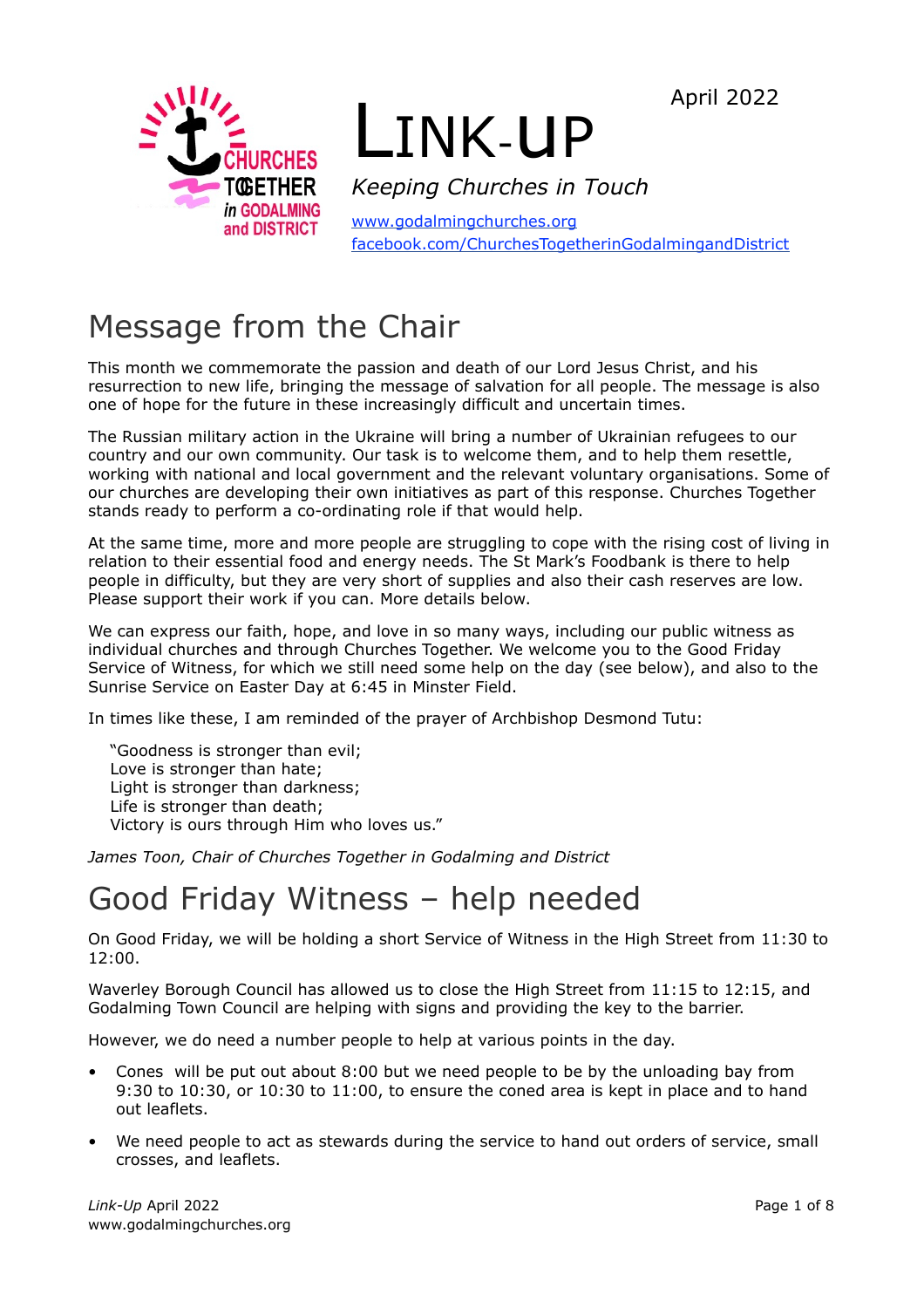• After the service we will need people to be by the wooden cross in half-hour slots from 12:00 to 14:00 to hand out crosses and direct people to Godalming Baptist Church.

Please let Michael Stubbs know how you can help: michaeleashing@aol.com or 01483 427122.

# Cash donations to St Mark's Foodbank

From time to time the foodbank needs to buy specific items for customers that they don't have in stock. Unfortunately, cash reserves are low, and the foodbank is appealing for financial donations as well as goods. To give money, please donate by BACS to St Marks Community Centre, sort code 402212, a/c 91277766, or send cheques to St Marks, Franklyn Road, Godalming GU7 2LD.

# Christian Aid Week 15 to 21 May 2022

While Christian Aid is part of the disaster fund supporting the terrible situation in Ukraine, they still need support and funding for their ongoing projects. Christian Aid Week this year focuses on helping mothers in Zimbabwe hungry to provide food for their families. Muriel Clark is organising a collection on Godalming High Street, on behalf of Churches Together in Godalming and District, on Friday 20 May. Please contact her on 01483 424286 if you are able to help with this.

# News of the Churches and organisations

# Parish of Godalming

Although the legal limits on the number of people allowed to meet indoors and outdoors, in addition to the one-metre+ social distancing rule, have been removed, and face coverings are no longer mandatory, it is noted in the National Church guidance that face coverings may be recommended in enclosed or crowded places.

Everyone coming to church services where there are other people present is encouraged to continue following our existing practice of wearing a face covering whilst in the building. We shall also continue to receive Holy Communion in one kind, with only the Priest receiving bread and wine. The distribution will continue to be given from the Ciborium, which is covered until the actual distribution, and the Priest will wear a face covering.

Let us continue by prayer and practical example to play our part in safeguarding one another. All services are safeguarding-compliant.

#### **St Peter & St Paul**

- Sunday 10 April, 10:00 Palm Sunday Holy Communion Service
- Maundy Thursday 14 April, 19:00 Holy Communion Service
- Good Friday 15 April, time to be advised Reflective Service
- Easter Eve 16 April, 20:00 Vigil
- Sunday 17 April, 10:00 Easter Sunday Communion Service
- Sunday 24 April, 10:00 Holy Communion Service

Every Tuesday at 12:00 we offer a short, said Holy Communion service with a Thought for the Day homily.

#### *A Vision for Godalming*

Late last year Bishop Andrew visited the PCCs of Busbridge, Hambledon and St Peter & St Paul (including St. Mark's Church) and described a vison for Godalming where there would be a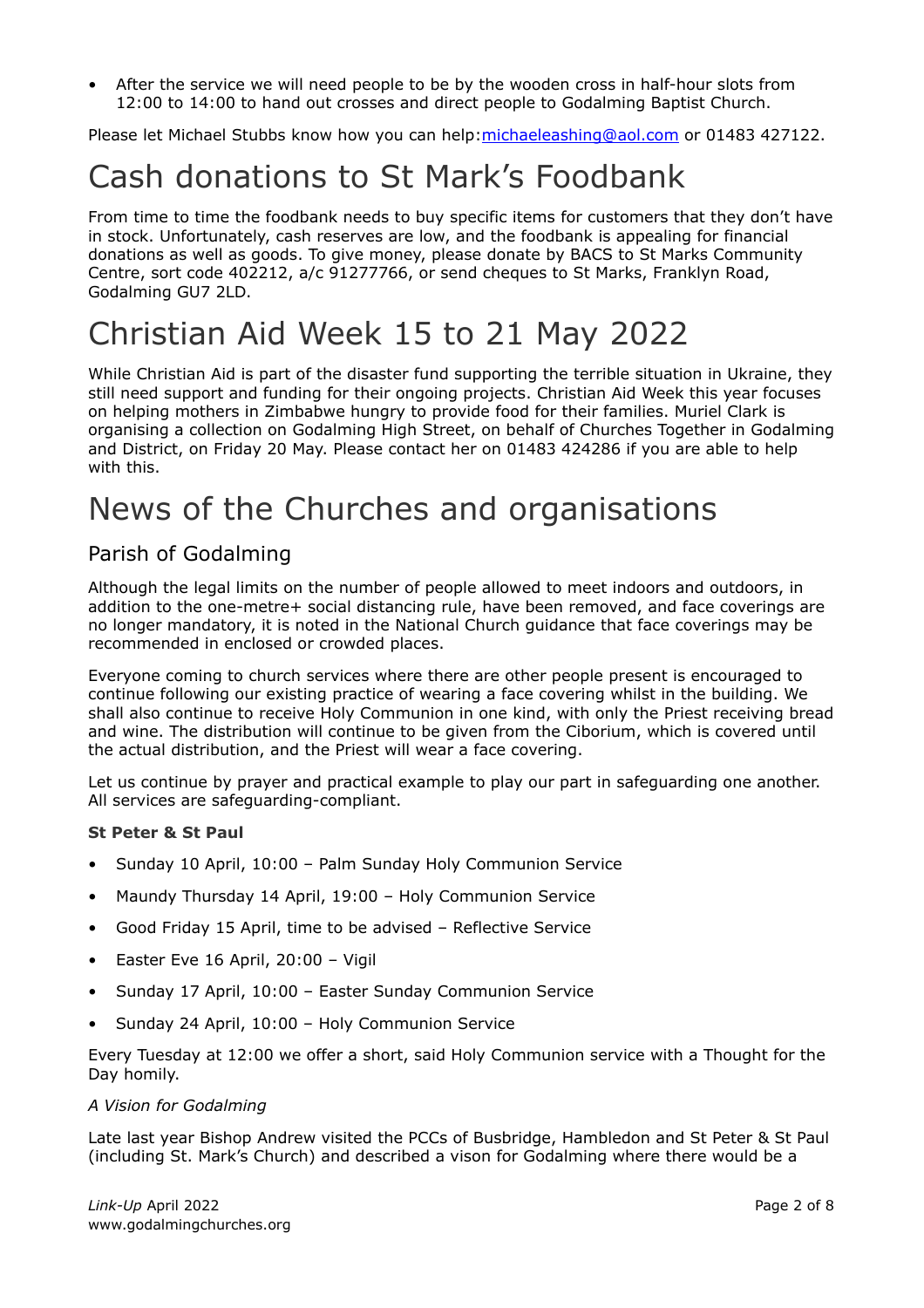renewed and united focus on 'proclaiming afresh the Gospel of Christ'. He proposed the creation of a single parish rather than the three parishes we have today.

The PCCs agreed to evaluate this challenge and so the concept of a possible Godalming Minster was born. Godalming was once one of the original, ancient Christian Minster churches which predate the formation of the United Kingdom. It used to be a Minster town with a significant Minster ministry of love, care, proclamation, teaching, worship, and presence.

A Minster Evaluation Steering Group has been formed with a view to proposing a recommendation to the PCCs in July. This group is chaired by David Wilkin and co-chaired by Canon John Harkin and Reverend Simon Taylor. Reporting to the Steering Group are six Working Groups which will address key issues and undertake analyses to determine whether the Minster concept is viable at this time. The membership of each group has been posted in each of the four churches. The six groups are:

- Finance examining likely costs involved to expand mission does it make financial sense?
- Property looking at how existing properties could be best utilised / leveraged to further ministry needs.
- Services / Worship identifying the best pattern of services across four churches whilst still preserving individual congregational identity and worship style.
- Clergy focusing on mission and how we can reach out in love to all in Godalming Town; enhance clergy well-being, pastoral care and overall resourcing.
- 0–18 Years looking at how a Minster would impact youth and children's ministries across Godalming.
- Administration / Operations addressing how a Minster would be run efficiently and effectively.

Work continues apace on the Minster evaluation with the Steering Group and Working Groups continue to meet regularly.

We are grateful to have Reverend Richard Lloyd as a member of the Steering Group. Richard is the head of the Diocesan Mission Enabler Team and thus brings considerable experience to the discussion of expanding mission in Godalming.

#### *Children's ministry*

Sunday Club is an all-age group for children aged 3 years to 13 years. Our group meets during the 10:00 Holy Communion service in term time. We learn about the Bible with a combination and weekly variation of stories, chat, games, drama and craft. We finish each week in time to join our families in church as the children come up for a blessing during the sharing of communion. In order to keep us all safe, we will be wearing masks and keeping the room ventilated, and we therefore encourage the children to dress warmly during these colder months. For more details of our activities please contact Sarah Bryans at [godalming.church.office@gmail.com](mailto:godalming.church.office@gmail.com). Activities commence after the Easter break on Sunday 24 April.

#### *New Baby Group*

A new baby group (newborn to crawlers) has started at St Peter and St Paul's and is running on Wednesday mornings from 10:00 to 11:00 during term time. The group is led by Vickie Nye, our Children and Families worker. We hope to welcome and support some new families, and there will be space for up to eight families. For more details please contact Vickie at [godalmingparishoctots@gmail.com](mailto:godalmingparishoctots@gmail.com). Activities commence after the Easter break on Wednesday 20 April.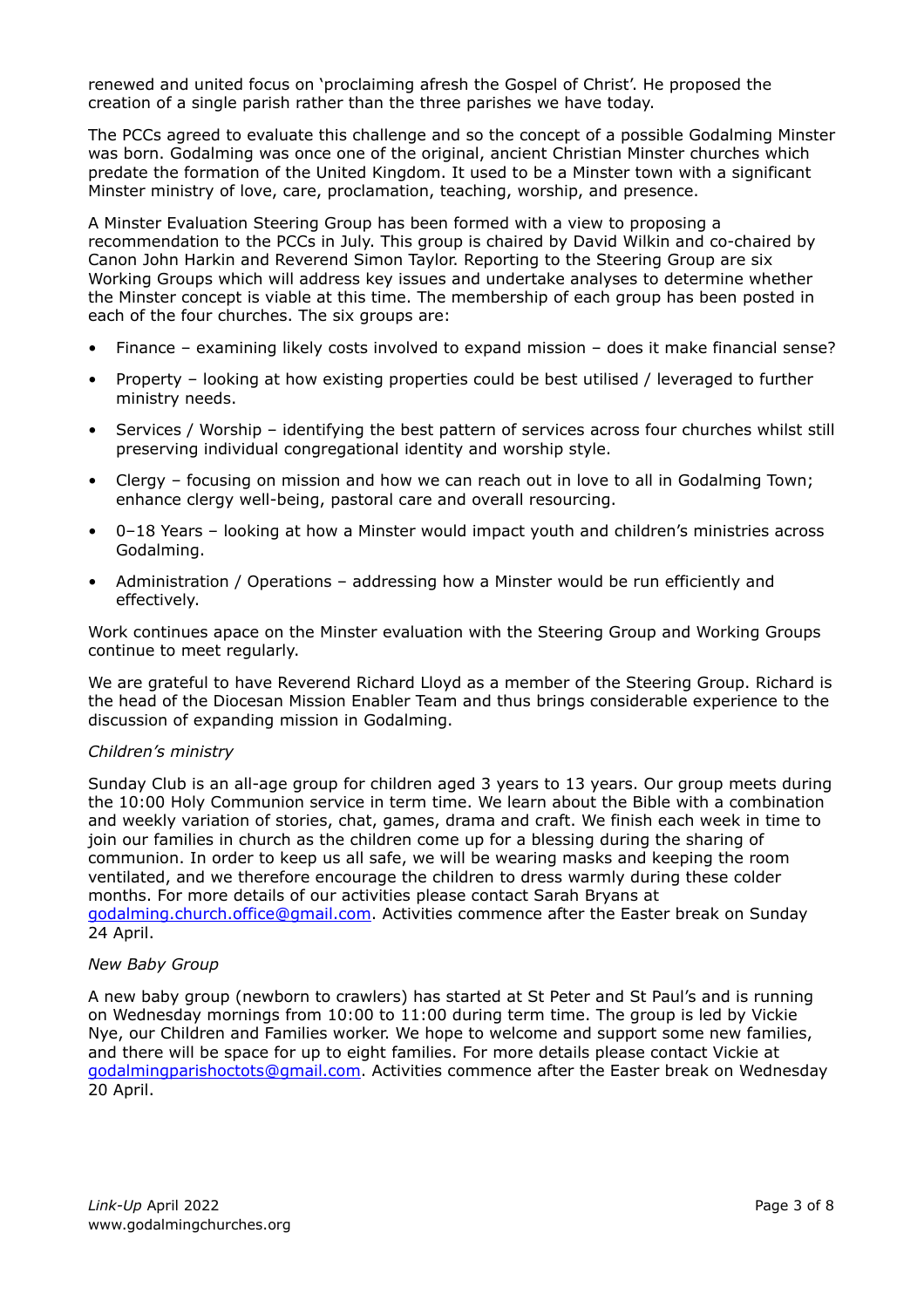#### *Alpha Course*

The next Alpha Course will commence with supper in the Octagon at St Peter and St Paul's Church on Wednesday 27 April 2022 at 19:30. Please contact Reverend Canon John Harkin at [canonjohngodalming@btinternet.com](mailto:canonjohngodalming@btinternet.com) or Reverend Sheila Samuels at [curate.godalming@gmail.com](mailto:curate.godalming@gmail.com) if you would like to join us. [https://parishofgodalming.org.uk/](https://parishofgodalming.org.uk/alpha-course/) [alpha-course/](https://parishofgodalming.org.uk/alpha-course/)

#### **St Mark's**

All services start at 10:00. There is a balance of services each month including an All Age Service on the first Sunday, and Holy Communion and different Bible-based acts of worship on the other Sundays. The services are set in a small, informal and friendly setting, including prayer, music and activities with something for everyone.

#### *Smart Tots*

This is a new church-led activity for parents and toddlers at St Mark's. The group meets on Wednesdays, running from 9:00 to 11:00. The aim is to offer a welcoming space for toddlers and parents to socialise and meet new people and make friends. Activities commence after the Easter break on Wednesday 20 April.

#### *Foodbank*

The Foodbank requirement list is updated on a monthly basis on the website. Your Foodbank donations are important, and any items you wish to donate should be taken to St Mark's Church and Community Centre.

We need volunteers to help out on a Monday afternoon from 12:00 until 14:30. Helpers provide a warm welcome and hospitality to people needing to use the foodbank. Helpers also help with stocking shelves and packing parcels. If you would like more information, then please contact Reverend Sheila Samuels.

#### *Easter Services*

- Maundy Thursday Service at 18:30
- Good Friday Service at 9:30
- Easter Sunday Communion at 10:00.

#### *Community Fun Day at St Mark's*

On Sunday 24 April from 11:30 to 13:30 we are holding a Community Fun Day to which everyone is welcome. Please could you help by donating plants, bottles for the bottle tombola, and baking cakes for the cake stall. There will be various activities for adults and children, refreshments and a BBQ. Any offers of help, including help running a stall, will be warmly welcomed. For more information, please contact Reverend Sheila Samuels.

#### *Cream Tea and Musical Accompaniment, 24 April from 15:00*

Gillian Martin is arranging a Cream Tea with music being provided by harpist Margaret Watson at St Mark's. All proceeds will be shared between St Peter and St Paul's Church and St Mark's Church.

For more information about St Peter and St Paul's Church with St Mark's Church, please visit our website www.parishofgodalming.org.uk

[www.parishofgodalming.org.uk](http://www.parishofgodalming.org.uk)

#### St John's Parish Church, Farncombe

Apart from our Easter services and a wedding and renewal-of-vows or two, our big focus in April will be the Annual Parochial Church Meeting on Sunday 24 April. We will be appointing to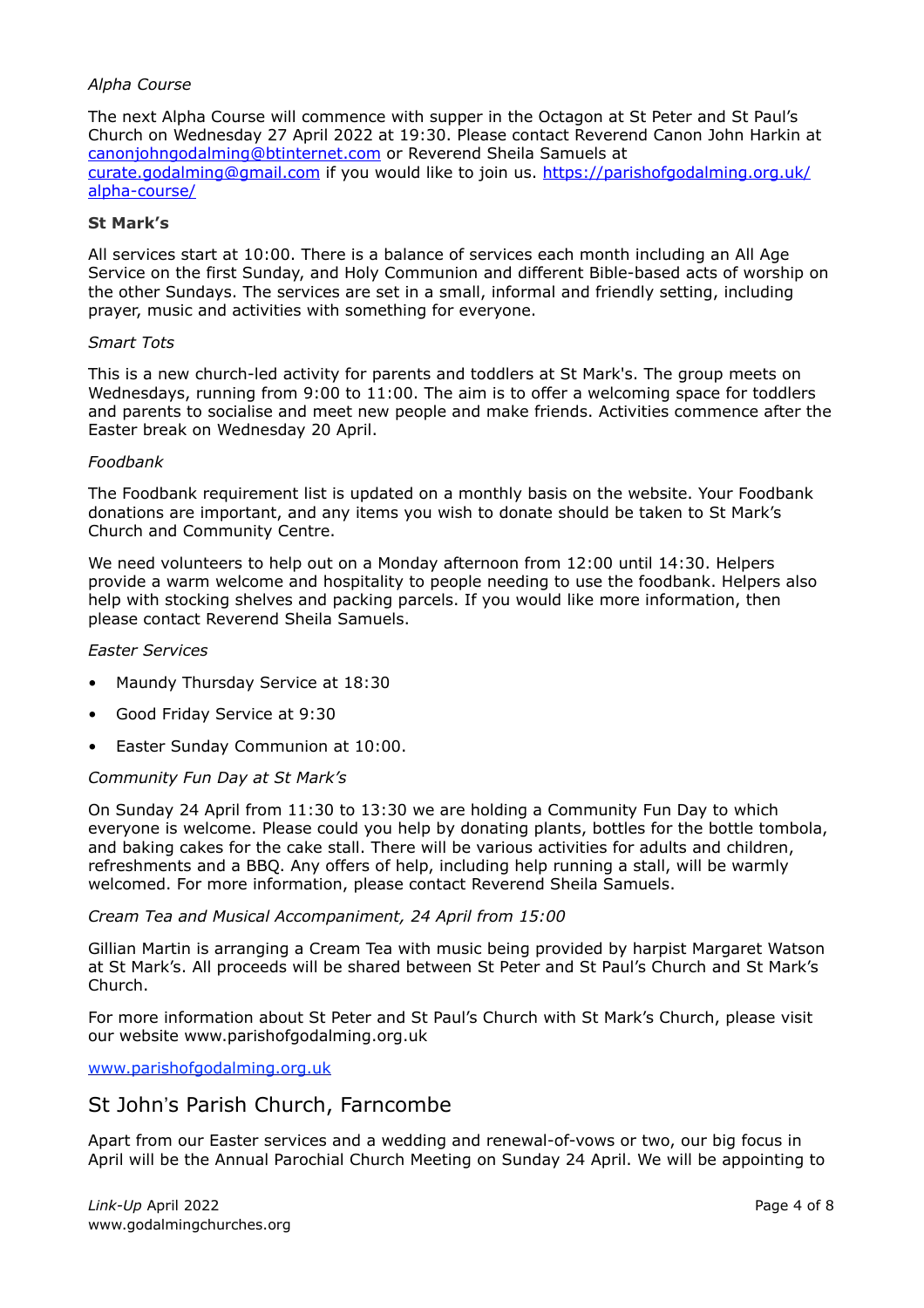several posts, and in the year ahead face some major decisions about finance, assets and focus of resources. Please keep us in your prayers. We are also hoping to play our part in our community's efforts to welcome refugees from Ukraine, and are keeping in touch with the other groups and organisations (including fellow churches) working on this.

#### [www.farncombe.org.uk](http://www.farncombe.org.uk)

### Busbridge&Hambledon Church

#### **BHC4Ukraine**

Busbridge&Hambledon Church has gathered a team to coordinate church and local support for hosts and families arriving from Ukraine. The group aims to:

- Link with council, community and hosts
- Support host families with practical help
- Organise fundraising and supplies.

The church is also involved with Hambledon Village which has started a village appeal for Ukraine.

Updates will be posted on the new BHC4Ukraine page: [www.bhcgodalming.org/bhc4ukraine,](http://www.bhcgodalming.org/bhc4ukraine) and there is contact information for churches to liaise and pool efforts with Busbridge&Hambledon too.

#### **Godalming Minster Evaluation**

For background information and latest updates see [www.bhcgodalming.org/godalming](http://www.bhcgodalming.org/godalming-minster-evaluation)[minster-evaluation](http://www.bhcgodalming.org/godalming-minster-evaluation).

#### **Easter "Letting the Light Shine"**

There's lots on, and events and services have been loosely categorised into 3 areas: Reflect, Connect and Celebrate to help people journey through Holy Week to Easter, and offer ways to observe reverently, connect with each other and then celebrate on Easter Day.

This includes two great outdoorsy things for children and families on Easter Saturday, 16 April, which are community and outreach focused: 10:00 Hambledon Messy Easter – meet at Hambldon Village hall, and 15:00 Busbridge Easter Garden service with Easter Egg hunt.

#### [www.bhcgodalming.org](http://www.bhcgodalming.org)

### Hascombe St Peter with St Mary & All Saints Dunsfold

Hascombe St Peter with St Mary & All Saints Dunsfold are delighted to announce the appointment of Rev Rutton Viccajee as priest in charge until 31 January 2024. He will be installed by the Archdeacon of Surrey on Palm Sunday, 10 April. Rutton has been covering our services during the interregnum and during a period of sick leave of the former priest. In two years' time it is hoped there will be a full-time resident priest in place.

### Godalming Baptist Church

#### **Easter services**

- 14 April, 19:00 Maundy communion service, led by Peter Jackson
- 15 April, 10:30 Good Friday service
- 17 April, 10:00 Easter morning service.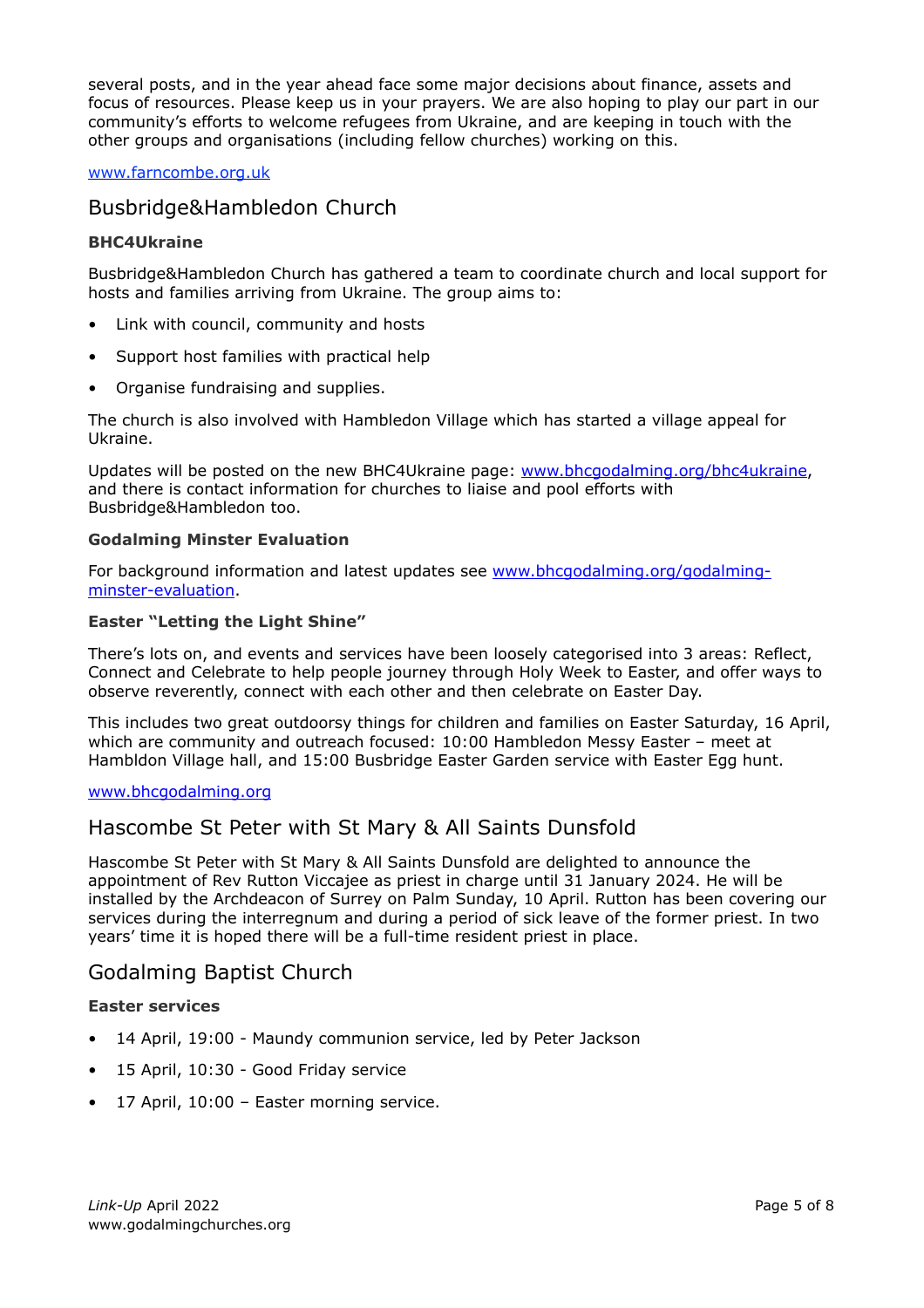#### **The Rock**

The Rock children's church for 5–11yrs continues to meet weekly with fun planned children's sessions whilst parents are in church. 10:00 Sunday mornings. All welcome!

#### **New initiative for pastoral assistants**

We are starting a new initiative for pastoral assistants and those involved in pastoral care from across our churches. This will be an opportunity to meet quarterly for prayer, coffee and training in aspects of pastoral care. Suzette Jones is kindly leading our first session 'Focusing on mental health after COVID' at Godalming Baptist Church on Friday 29 April from 10:00 until 12:00. Please contact Sally Pollard on 01483 428646 or email [pollard3@hotmail.co.uk](mailto:pollard3@hotmail.co.uk) if you are involved in pastoral care and would like to come. Cost is £5 per person.

#### **Art space**

A reminder too that we have a monthly Art Space on Saturday 9 April. Do come and bring friends, neighbours and family members for a relaxing morning of arts and crafts. Please join us anytime from 9:30 onwards and finishing by 12:00. Do bring your art and craft materials with you. Lots of coffee and tea provided  $-$  cost £1 per person. A warm welcome awaits! Contact Sally as above.

#### **Decision making and the Will of God**

Andy Peck is leading 'Decision Making and the Will of God' on Saturday 23 April from 9:30 to 13:00 (coffee from 9:00) at GBC. Cost £5 per person. This promises to be such an encouraging and thought-provoking morning. To book a place please contact Sally as above. Please do book early as numbers are restricted now for safety purposes.

#### **Outing to Winchester**

There are still places on our coach outing to Winchester on Thursday 28 April. Do call in for more information at GBC-reception, open every weekday morning, or contact Peter Knottley on 01483 428073. It promises to be a great day out!

We wish everyone a very happy and blessed Easter from the fellowship at GBC.

#### **Godalming Community Gospel Choir Easter Unplugged Concert**

The Godalming Community Gospel Choir (GCGC) invites you to share with us the joy and good news of Easter at our Easter Unplugged Concert on Saturday 2 April at 19:30 at Godalming Baptist Church, Queen Street, Godalming. Tickets £8 in advance from Record Corner (cash only) or  $£10$  on the door (cash only).

#### **Open the book**

We are looking for folk to join our 'open the book' team to do a monthly 10-minute Christian story through drama for a local school on a Monday afternoon. This is an ecumenical outreach so if this is something that might be of interest, please contact [catherine@lawtonfamily.net](mailto:catherine@lawtonfamily.net).

[www.godalmingbaptistchurch.org.uk](http://www.godalmingbaptistchurch.org.uk)

#### Godalming United Church

**Online services:** <https://guc.online.church>

**Service recordings:** [www.guc.org.uk](http://www.guc.org.uk),<https://bit.ly/GUCYouTube>.

It was with great joy that on 20 March we celebrated the 100th birthday of Bill Cartwright – in church on a perfect spring morning to receive our best wishes.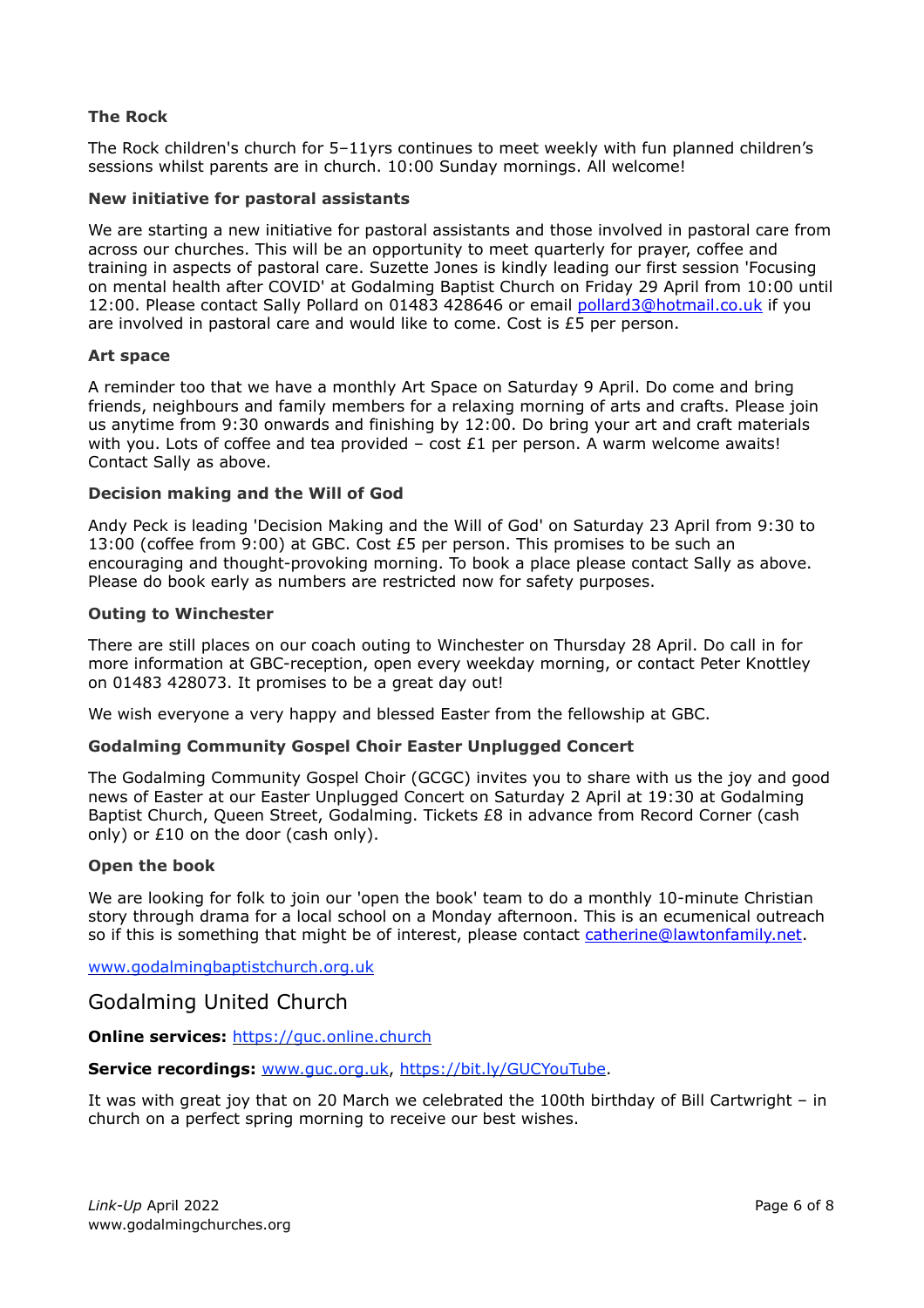#### **Easter Events**

- Saturday 9 April: Messy Church 15:00 to 17:00 Easter Egg Trail Family fun for all ages. Easter gardens, crafts, games, story and songs, party tea [messy.church@guc.org.uk.](mailto:messy.church@guc.org.uk)
- Maundy Thursday, 14 April 19:00 Holy Communion in the Upper Room
- Easter Sunday Holy Communion at 10:30.

#### [www.guc.org.uk](http://www.guc.org.uk)

### Catholic Parish of St Edmund, King & Martyr, Godalming with St Joseph's Milford

On the Feast of the Annunciation on 25 March, Pope Francis consecrated Ukraine and Russia to the Immaculate Heart of Mary, calling on the intercession of Our Blessed Mother for peace. This was an important day for everyone, and all parishes are invited to offer continuing prayers for peace and Holy Hours within their own respective churches. There will be a specific prayer for peace in Ukraine during the Solemn Intercessions at the Celebration of the Passion of the Lord on Good Friday. Masses in our parish will continue to be offered for peace in Ukraine.

#### **Lenten Devotions**

Our Lenten Devotions continue until Holy Week:

- Adoration, Sung Evening Prayer, 16:30 at St Edmund's on Sundays.
- Exposition / Holy Hour on Wednesdays, 16:00 to 17:00, at St Joseph's, Milford.
- Stations of the Cross on Fridays at 19:00 at St Joseph's, Milford.
- Early Morning Mass at 7:30 at St Edmund's, most often on a Friday.

#### **Pizza and Prayer during Lent for young people**

Fr Jonathan invites young people in Year 9 or above to join him for pizza and prayer at 18:30 on Sunday evenings in Lent at St Edmund's. More information: 01483 416880.

#### **CAFOD Walk against Hunger during Lent**

Our parish team of 30 walkers are well on their way (virtually) to Sierra Leone, to raise funds for people around the world who suffer from malnutrition and go hungry every day. So far, they have covered 3,171 km of the total 6,330km and raised £401. The team has a JustGiving page: [https://walk.cafod.org.uk/fundraising/jo-and-julian-walk-against-hunger.](https://walk.cafod.org.uk/fundraising/jo-and-julian-walk-against-hunger) *'Let us not only keep the poor of the future in mind, but also today's poor, whose life on this earth is brief and who cannot keep on waiting'*. Pope Francis, Laudate Si 162.

#### **Parish Prayer Group during Lent**

On Mondays at 17:00, the group is exploring Carmody Grey's York Course booklet 'God has no favourites'. More information from Richard: 01252 702230.

#### **SVP April Afternoon Tea**

This will be on Wednesday 13 April at 14:30 at the United Reformed Church, Elstead (to book phone Janet on 07990 717067).

#### **April prayer breakfast**

Parishioners Richard and Hilary Grey have kindly offered to host the Churches Together in Godalming and District prayer breakfast on Saturday 23 April at 8:30 in the Barn at the Old Farmhouse in Elstead, GU8 6DB.